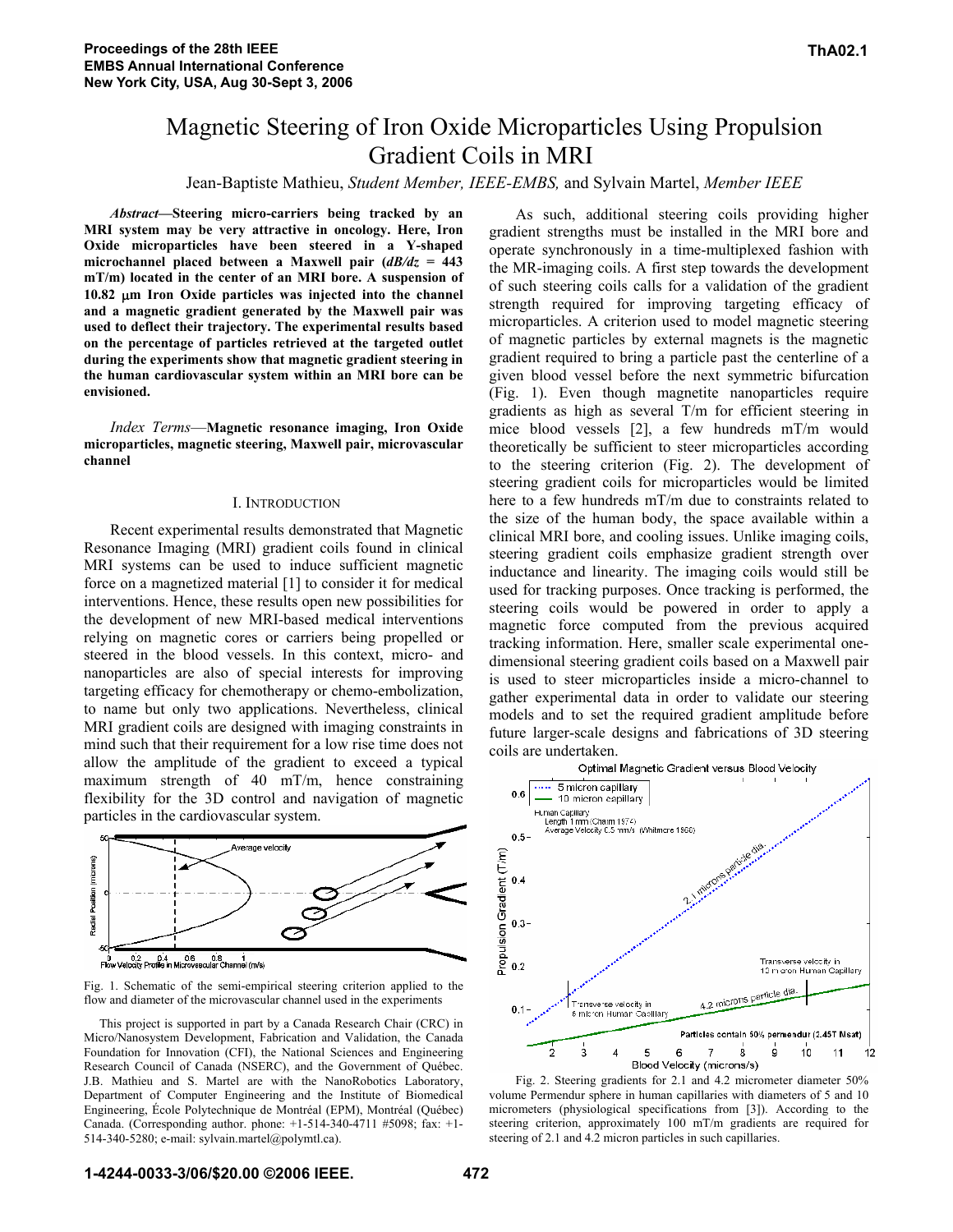## II. MATERIALS AND METHODS

# *A. Steering Platform*

The magnetic steering set-up or platform relies on a Yshaped microchannel emulating a microvascular channel in which a magnetite microparticles suspension is injected. A magnetic force is applied on the particles in order to deflect their trajectory towards a preferred outlet in a manner similar to the method used in [4].

The magnetic force in Newtons is given by

$$
\vec{F}_{mag} = \mu_0 \cdot (\vec{m} \nabla) \vec{H},\tag{1}
$$

where,  $\mu_0$  is the vacuum permeability, *m* (A.m<sup>2</sup>) is the magnetic moment of the particle, and *H* (A/m) is the magnetic field.

The magnetic moment *m* of a material is related to the magnetic field in which it is placed and its magnetization. In our case, the strong magnetic field  $(B_0 = \mu_0 H_0 = 1.5 \text{ T})$  of the MRI system forces the magnetic material to reach its saturation magnetization. Hence, the combination of an adequate magnetic material combined with the MRI  $B_0$  field provides the *m* term of Eq.1.

As shown and validated in [1], the field gradient term of Eq.1 can be provided by standard MRI imaging gradient coils but only to propel millimeter-size particles in larger vessels. For microparticles in smaller vessels, the drag force becomes comparatively stronger. For operations at such a smaller scale, a Maxwell pair has been built to generate a field gradient of sufficient amplitude for these steering experiments.

To our knowledge, this is a first attempt to steer magnetic microparticles inside a clinical MRI system. A simple schematic of the experimental set-up is depicted in Fig. 3.



Fig. 3. Schematic of the experimental set-up.

# *B. Maxwell Pair*

For the Maxwell pair specially developed in the context of this experiment (Fig. 4), the longitudinal component of the magnetic field and magnetic field gradient produced by two electrical current loops are given by Eqs. 2 and 3 respectively.

$$
B(z) = \frac{50 \mu i a^2}{\left( \left( \frac{1}{2} d - z \right)^2 + a^2 \right)^{(3/2)}} + \frac{50 \mu i a^2}{\left( \left( \frac{1}{2} d + z \right)^2 + a^2 \right)^{(3/2)}} \tag{2}
$$

$$
\frac{dR(z)}{dz} = -\frac{75 \mu i a^2 (d+2z)}{\left( \left( \frac{1}{2} d - z \right)^2 + a^2 \right)^{(5/2)}} - \frac{75 \mu i a^2 (d+2z)}{\left( \left( \frac{1}{2} d + z \right)^2 + a^2 \right)^{(5/2)}}\tag{3}
$$

In the above equations, *a* is the radius of the current loop,  $\mu$  is the vacuum permeability, *i* is the electrical current, *d* is the distance between the coils, and *z* is the position along the longitudinal axis of the loops. A Maxwell pair is an arrangement of two coils separated by a distance  $a*3^{1/2}$ and supplied with equal but opposed current. This type of arrangement is used to generate a linear magnetic field gradient between the coils since they minimize all but the linear longitudinal term of the field (Fig.5). Table I lists the main specifications of our Maxwell pair. A TTI TSX 1820P DC power supply was used [5].



Fig. 4. Photograph of the Maxwell pair developed for the experiments

| <b>TABLE I</b>                             |
|--------------------------------------------|
| <b>SPECIFICATIONS OF THE MAXWELL PAIR.</b> |

| Wire                    | Cu wire, AWG 13, square section, high<br>temperature insulation, supplied by MWS<br>wire industries http://www.mwswire.com/ |
|-------------------------|-----------------------------------------------------------------------------------------------------------------------------|
| Maximum current         | 20A                                                                                                                         |
| Maximum Gradient (20 A) | $0.443$ T/m                                                                                                                 |
| Winding                 | 100 turns                                                                                                                   |
| Radius                  | $0,0603$ m                                                                                                                  |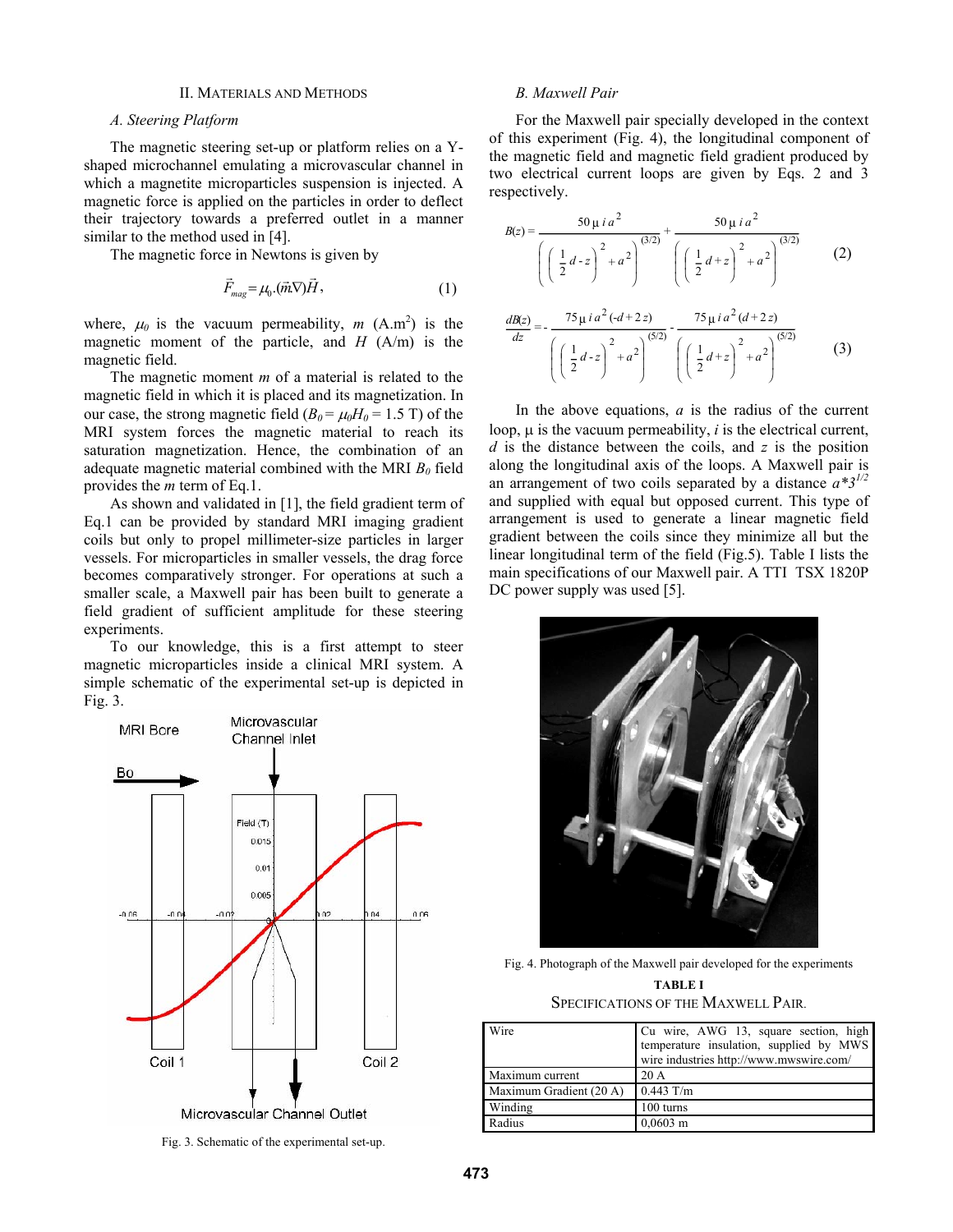

Fig. 5. Magnetic field and gradient of the Maxwell pair (I=20A)

## *C. Iron Oxide Suspension*

The magnetic suspension was purchased from Bangs Laboratories [6]. It is an Iron Oxide magnetic particles suspension in distilled water with average size particles of 10.82  $\mu$ m. For magnetite,  $M_{sat}$  = 92 emu/g (i.e. one gram of magnetite has a magnetic moment of 92 emu inside the MRI). The magnetite weigh fraction inside the particles is above 90%, corresponding to a minimum particle magnetic moment of 82.8 emu/g. Theoretical particle terminal velocity is calculated from the equilibrium of forces between magnetic force and Stokes law of fluid friction weighted by a wall effect correlation [7-9]. With a gradient of 443 mT/m induced in 10.82  $\mu$ m particles with magnetic moment  $m =$ 82.8 emu/g inside a 100  $\mu$ m cylindrical channel, the theoretical terminal velocity is  $956 \mu m/s$ .

### *D. Microvascular Channel*

A 100 µm diameter microvascular channel was fabricated by direct-write assembly [10] (Fig. 6). The layout of the microvascular channel is a straight 5.5 cm inlet channel branching towards two outlet channels. Since the microvascular channel is placed between the Maxwell pair inside the MRI bore, a magnetic force can be applied at will on the magnetic particles in the suspension. For this experiment, the magnetic particles suspension is first injected through the inlet of the microvascular channel, then deflected prior to the Y-intersection by the magnetic gradient generated by the Maxwell pair, causing a difference in the quantity of suspension being collected at each of the two outlets. The channel towards which the particles are deflected is defined here as the positive outlet for convenience.

The aim of the experiment is to compare the fraction or percentage of the Iron Oxide particles driven towards the positive outlet channel when the Maxwell pair is *'on'* versus *'off'*. This approach is an attempt to characterize targeting efficacy with a larger percentage of the particles reaching the positive outlet.



Fig. 6. Y-shaped microvascular channel fabricated by direct write assembly

The fluid velocity was set to 1.05 m/s so that the deflection of the particles submitted to the gradient strength would be half the radius of the channel (in 0.052 second) during a travel of 5.5 cm corresponding to the length of the inlet channel. In order to obtain a maximum velocity of 1.05m/s on the centerline of the channel [11], the flow was set to 0.248 ml/min using a New Era NE-1000 programmable syringe pump [12] located outside the bore of the MRI system.

#### *E. Measurements*

A volume of 1.5 ml of suspension was injected in the microvascular channel and collected inside sealed capsules before the gradient was applied. These sample pairs correspond to the control values and are referred to as *'off'*  samples. Then, a 443 mT/m gradient was applied while 1.5 ml of suspension is injected and collected in new sealed capsules. These sample pairs are referred to as *'on'* samples. Finally, another 1.5 ml of suspension was injected and collected in two other capsules without any gradient applied.

This protocol was run twice for each gradient polarity  $(+443 \text{mT/m}$  and  $-443 \text{mT/m}$ ),  $N = 4$  for the positive outlets. The fraction of the volume of magnetic particles of each sample was measured by light absorption using a Varian Cary 50 Bio UV Visible spectrophotometer [13]. Volume fraction differences were computed between the positive and the negative outlet for each sample pair.

# III. RESULTS AND DISCUSSION

As shown in Fig. 7, a Maxwell pair providing a 443 mT/m gradient can be used to steer magnetite microparticles inside a microvascular channel. The ratio of particles is consistent with the direction towards which the magnetic force points. Nevertheless, although the method is validated, a percentage higher than 60% would be suitable in the positive outlet within the constraints imposed by clinical MRI systems. Although 85% fraction was achieved in [4], their experimental conditions differ too much from ours to allow any direct comparison. The diameter of the microvascular channel was chosen to emulate a human arteriole. Its length was maximized within the radius of the coils in order to increase steering efficiency. Nevertheless, the fluid velocity inside the channel is much higher than stated in physiological data charts and is closer to arterial flow.